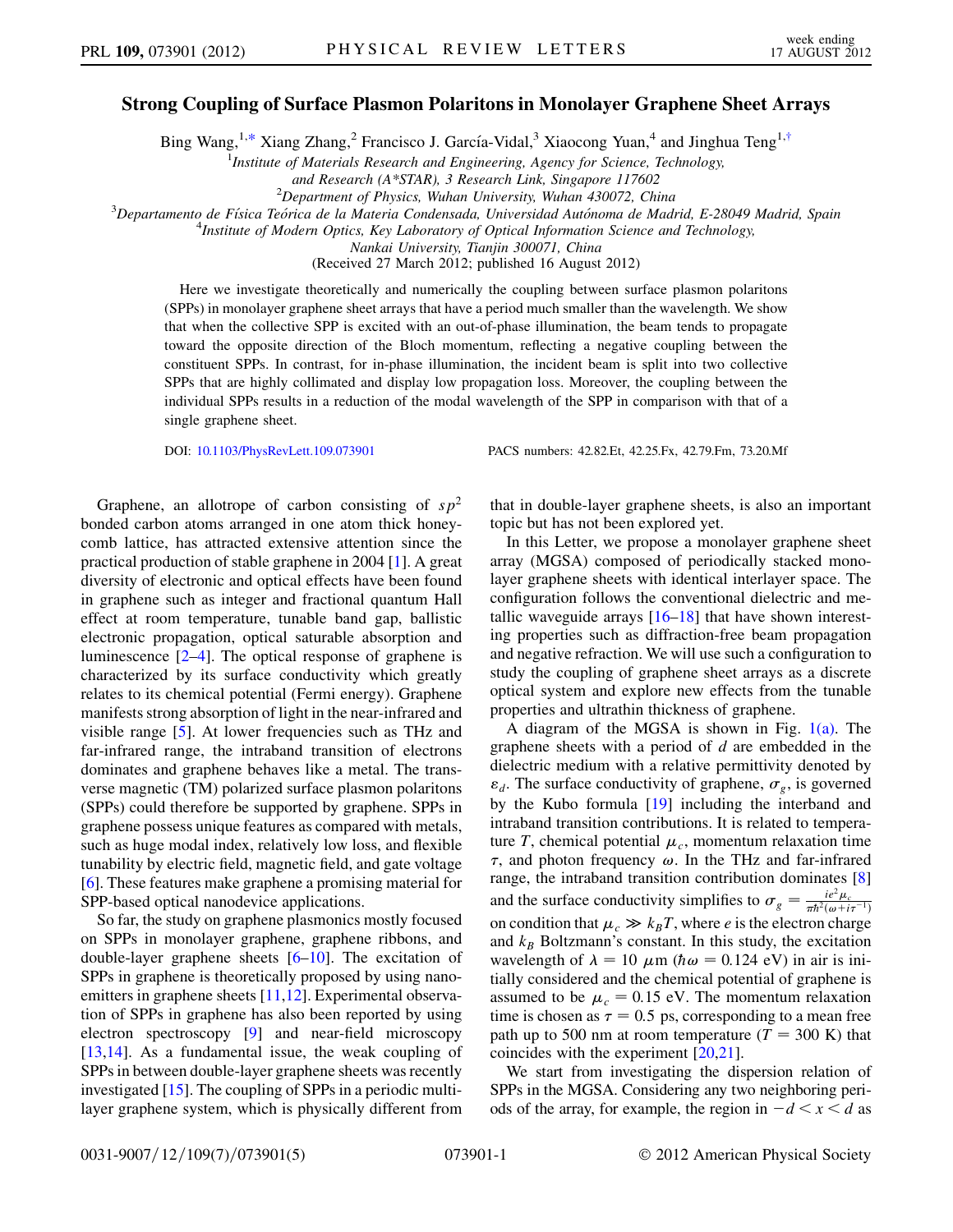shown in Fig.  $1(a)$ , the magnetic field in between adjacent graphene sheets for TM polarized SPPs can be written as

$$
H_{y} = \begin{cases} A^{+} \exp[-\kappa(x+d)] + A^{-} \exp(\kappa x) & -d < x < 0\\ B^{+} \exp(-\kappa x) + B^{-} \exp[\kappa(x-d)] & 0 < x < d \end{cases},
$$
\n(1)

where  $\kappa = \sqrt{k_z^2 - \varepsilon_d k_0^2}$  with  $k_z$  the wave vector of SPPs in the z direction and  $k_0 = 2\pi/\lambda$  being the wave vector in air,  $A^{\pm}$  and  $B^{\pm}$  represent the amplitudes of SPPs modes damping toward  $\pm x$  directions in between adjacent graphene sheets. According to the Bloch theorem, we have  $B^{\pm} = A^{\pm} \exp(ik_x d)$ , where  $k_x$  is the Bloch wave vector along the  $x$  direction. According to Maxwell's equations, the tangential electric field  $E_z = \frac{i\eta_0}{k_0 \varepsilon_d}$  $\frac{\partial H_y}{\partial x} \propto \frac{i\eta_0 \kappa}{k_0 \varepsilon_d}$ , where  $\eta_0$ is the impedance of air. Considering the boundary condi-tions [[8](#page-4-17)]  $E_z^+ = E_z^-$  and  $H_y^+ - H_y^- = \sigma_g E_z$  at  $x = 0$  with  $E_z^{\pm}$  and  $H_y^{\pm}$  being the fields at the two sides of graphene, we can get the dispersion relation

$$
\cos(\varphi) = \cosh(\kappa d) - \frac{\kappa \xi}{2} \sinh(\kappa d),\tag{2}
$$

<span id="page-1-1"></span>where  $\xi = \eta_0 \sigma_{\varrho} / (i \varepsilon_d k_0)$  and  $\varphi = k_x d$  being the Bloch momentum [\[22](#page-4-20),[23\]](#page-4-21). Considering that  $\omega \gg \tau^{-1}$ ,  $\xi$  is nearly a real number and we find  $\xi \approx 46$  nm at  $\lambda = 10 \mu m$ and  $\mu_c = 0.15$  eV. In case d is large enough,  $k_z$  approaches the wave vector of SPPs in monolayer graphene  $k_{\text{SPP}} = k_0 \sqrt{\varepsilon_d + (\frac{2}{k_0 \xi})^2}$ . Thus the modal wavelength of SPPs in monolayer graphene is given by  $\lambda_{\text{SPP}} = 2\pi/$  $\text{Re}(k_{\text{SPP}}) \approx \pi \xi$ . At a given frequency, Eq. [\(2](#page-1-1)) develops into the diffraction relation  $k_z(\varphi)$ . The  $k_z(\varphi)$  curves in the



<span id="page-1-0"></span>FIG. 1 (color online). Schematic of MGSAs and diffraction relation of SPPs. (a) Schematic of MGSAs. (b) Diffraction relation of SPPs in the MGSA as the period  $d$  is varying. (c) Im $(k_z)$  as a function of  $\varphi$  and d, where  $\varphi = k_x d$ . The corresponding plots of Re $(k_z)$  and Im $(k_z)$  for  $d = 46$  nm are also shown (gray curves or green curves online).

first Brillouin zone for  $\lambda = 10 \mu$ m with respect to different d values are plotted in Fig.  $1(b)$ . Here the graphene sheets are initially assumed to be freestanding in air with  $\varepsilon_d = 1$  for simplicity. Obviously, there is a critical period below which  $k_z$  drops dramatically at the Brillouin zone center ( $\varphi = 0$ ). At  $\varphi = 0$ , Eq. [\(2](#page-1-1)) reduces to tanh $\left(\frac{\kappa d}{2}\right) = \frac{\kappa \xi}{2}$ , which has only a trivial solution of  $\kappa = 0$  as  $d < \xi$ . Therefore, the critical period equals  $\xi$ . As shown in Fig. [1\(b\)](#page-1-0), when  $d \gg \xi$ , the wave vector of SPPs in the MGSA varies slowly around the wave vector of SPPs in an individual graphene sheet  $(k_z \approx k_{\text{SPP}})$ , displaying the weak coupling of adjacent graphene sheets in the array. Therefore, the dramatic variation of the diffraction curve in  $d \leq \xi$  reflects the strong coupling of SPPs.

The loss of SPPs in the MGSA is characterized by the imaginary part of  $k_z$ , which is plotted in Fig. [1\(c\)](#page-1-0) as a function of  $\varphi$  and d. The longitudinal propagation distance of SPPs can be simply written as  $L_z = [2Im(k_z)]^{-1}$ . At the Brillouin zone center, the loss is evidently lower within the strong coupling regime than in other regimes because of  $\kappa \approx 0$  and hence the small  $E_z$  field. Considering the surface power loss density  $P_{\text{loss}} = \text{Re}(\sigma_g)|E_z|^2/2$  [\[24\]](#page-4-22), the loss due to the conduction current in graphene remains at a low level for small  $E_z$ . However, it would increase at the Brillouin zone edges where  $\kappa \gg k_0$  and the electric field is significantly enhanced. It is found that  $L_z = 0.78 \mu m$  $(L_z/\lambda_p = 8.8)$  at  $d = 20$  nm and  $\varphi = \pi$ , while in comparison,  $L_z = 1.5 \mu m$  at  $\varphi = 0.2 \pi$  in the vicinity of the Brillouin zone center, doubling the propagation distance of 0.74  $\mu$ m in monolayer graphene. When  $d \gg \xi$ , the even superposition of SPPs makes the fields between adjacent graphene destructive and most of the energy is carried in graphene, resulting in a larger propagation loss at the Brillouin zone center [[15](#page-4-13)]. The singularity around  $d = \xi$ is because of the abrupt change from a high loss SPP mode to a lossless one ( $\kappa = 0$ ) for which the energy is carried in the dielectric. In this Letter, we only focus on the strong coupling regime  $(d < \xi)$ .

We consider a situation that SPPs are individually excited in each graphene sheet of the MGSA. The amplitude of SPPs in the nth graphene is given by  $A_n = A_0 \exp(-\frac{x_n^2}{W_0^2}) \exp(in\varphi_0), \text{ where } x_n = nd \text{ denotes}$ the location of graphene,  $W_0$  is the Gaussian width of the amplitude envelope, and  $\varphi_0$  is the initial phase difference between adjacent graphene. This initial condition could yield SPP modes in the MGSA with the Bloch momenta centered at  $\varphi_0$ . In practice, the SPPs in individual graphene sheets can be excited by nanoemitters such as quantum dots, molecules, dielectric or metallic protuberances lying on graphene [[12](#page-4-9)]. The amplitude and initial phase of SPPs could be controlled by adjusting the size and z direction locations of the nanoemitters, respectively. Figures  $2(a)-2(d)$  show the simulation results of SPP intensity ( $|E|^2$ ) distributions in the MGSA for different  $\varphi_0$ by using the finite-difference frequency-domain (FDFD)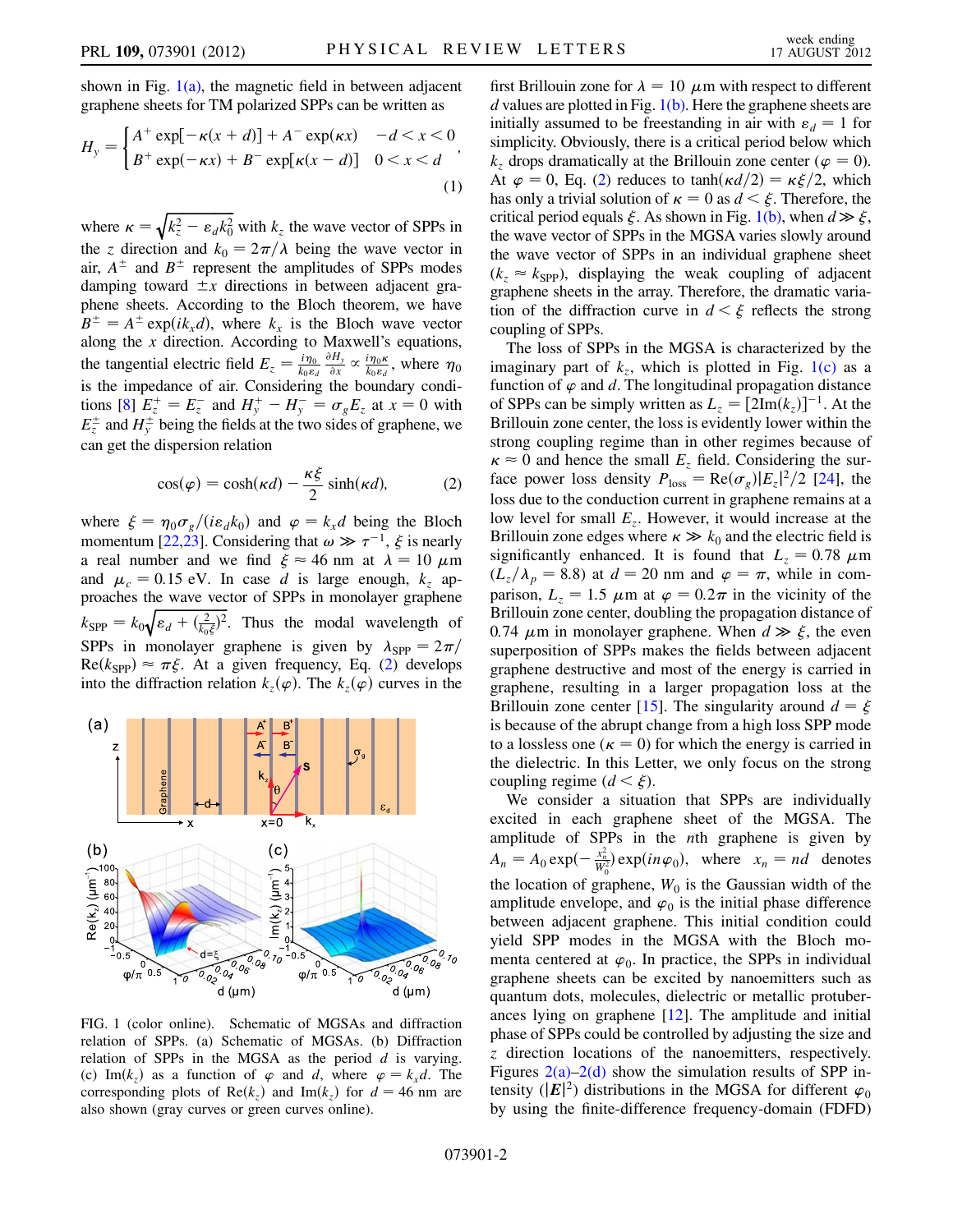

<span id="page-2-0"></span>FIG. 2 (color online). (a)–(d) Intensity  $(|E|^2)$  distributions of SPPs in the MGSA for different excitation conditions: (a)  $\varphi_0 = 0$ , (b)  $\varphi_0 = \pi$ , (c)  $\varphi_0 = \pi/2$ , and (d)  $\varphi_0 = -\pi/2$ , where  $\varphi_0$  denotes the initial phase difference of SPPs between neighboring graphene. The array period is  $d = 20$  nm and incident field width  $W_0 = 3d$ . (e)  $E_x$ -field distribution for  $\varphi_0 = \pi/2$ . (f)  $E_x$ -field distribution for  $\varphi_0 = \pi$ . In (e) and (f), the incident field has a width of  $W_0 = 8d$ .

method [[25](#page-4-23)]. Here we choose  $d = 20$  nm and  $W_0 = 3d$ . The graphene is treated as an ultrathin metallic film with a thickness of  $\Delta = 1$  nm and a relative equivalent permittivity of  $\varepsilon_{g,\text{eq}} = 1 + i\sigma_g\eta_0/(k_0\Delta)$  [\[6](#page-4-6),[7](#page-4-24)]. The minimum mesh size equals  $\Delta/5$  in the FDFD computations. The numerical convergence has been checked by using a smaller  $\Delta$  of 0.5 nm in calculating the effective index of SPPs in a single graphene sheet. The deviation is less than 2%. At  $\varphi_0 = 0$ , when SPPs are incident in phase, interestingly, the field splits into two separated beams propagating with a splitting angle of  $79.6^{\circ}$ , as shown in Fig. [2\(a\)](#page-2-0). Moreover, the two beams are well collimated and suffer low propagation loss. Each beam has a width of  $W_x = 143$  nm ( $\sim \lambda/70$ ) in the x direction at  $z = 1 \mu$ m. In contrast, SPPs experience stronger diffraction at  $\varphi_0 = \pi$ and transmit in a shorter distance, as shown in Fig. [2\(b\)](#page-2-0). The beam width becomes  $W_x = 209$  nm at  $z = 1$   $\mu$ m. For  $\varphi_0 = \pm \pi/2$ , the beams tilt to the directions of  $\theta = \pm 27.1^{\circ}$ with equivalent widths of  $W_x = 235$  nm at  $z = 1 \mu$ m, as shown in Figs.  $2(c)$  and  $2(d)$ .

Figure  $2(e)$  shows the  $E<sub>x</sub>$ -field distribution of SPPs in the MGSA as  $\varphi_0 = \pi/2$ . The width of the incident field has been changed to  $W_0 = 8d$  to avoid diffraction. The Poynting flux S indicates the direction of energy transfer. The phase variation is determined by the wave vector  $k$ , which is normal to the equiphase surfaces. It is found that  $S_x < 0$  and  $k_x > 0$  in the lateral direction, which evinces



<span id="page-2-1"></span>FIG. 3 (color online). (a) Numerical results of SPP intensity distribution along the x direction at  $z = 1$   $\mu$ m as  $\varphi_0$  is varying. The solid curve indicates the theoretical prediction of the SPP beam positions. (b) Diffraction relation of SPPs for  $d = 20$  nm. The dotted lines represent the asymptotes of the diffraction curve in the vicinity of the Brillouin zone center. (c) Beam splitting angle  $2|\theta|$  as a function of the chemical potential of graphene. (d) Intensity ( $|E|^2$ ) distribution of SPPs at  $z = 0.5 \mu m$  for  $\mu_c = 0.5$  eV. The envelope of the intensity is represented by Gaussian fitting with each beam having a width of  $W<sub>x</sub>$ .

the negative coupling in MGSAs under out-of-phase illumination. Negative coupling is discovered in the situation that the energy and phase of the mode propagate in opposite directions  $(S_x k_x < 0)$  when it couples from one waveguide to another [[26](#page-4-25)]. Such behavior stems largely from the concave diffraction curve of MGSAs that is contrary to conventional periodic dielectric waveguide arrays where positive coupling is found [[22](#page-4-20)].

Figure 2(f) shows the  $E_x$ -field distribution at  $\varphi_0 = \pi$ . The modal wavelength of the collective SPPs can be written as  $\lambda_p = 2\pi/\text{Re}(k_z)$  [\[27\]](#page-4-26). At  $d = 20$  nm, the modal wavelength reaches  $\lambda_p = 88.4$  nm. In contrast, the wavelength of SPPs in monolayer graphene is  $\lambda_{\text{SPP}} = 144.6$  nm. According to Eq. [\(2\)](#page-1-1), the dispersion relation reduces to  $\coth(\kappa d/2) = \kappa \xi/2$  at the Brillouin zone edges. In case  $d \ll \xi$ , we approximately have  $\lambda_p \approx 2\pi/\kappa = \pi (d\xi)^{1/2}$ , and hence  $\lambda_p \propto (\mu_c d/\epsilon_d)^{1/2} \omega^{-1}$ . In order to decrease the modal wavelength, accordingly, one may either decrease the array period or fix the chemical potential at a low level. Considering that  $\lambda_p/\lambda_{\text{SPP}} = (d/\xi)^{1/2}$ , the modal wavelength of SPPs in the MGSA could be  $\sim$ 3 times smaller than that in monolayer graphene at  $d = 5$  nm.

The output SPP intensity profile as a function of  $\varphi$  and position in the x direction is illustrated in Fig. [3\(a\)](#page-2-1) at  $z =$ 1  $\mu$ m. The positions opposite to  $\varphi_0$  evidently demonstrate the negative coupling of SPPs in the MGSA. The direction of the Poynting flux is determined by the group velocity and is given by  $\theta(\varphi_0) = -\arctan(d\partial k_z/\partial \varphi)|_{\varphi=\varphi_0}$ . At a distance of  $L$  in the  $\zeta$  direction, the intensity maximum of output SPPs locates at  $x = L \tan(\theta) = -L d \partial k_z / \partial \varphi|_{\varphi = \varphi_0}$ .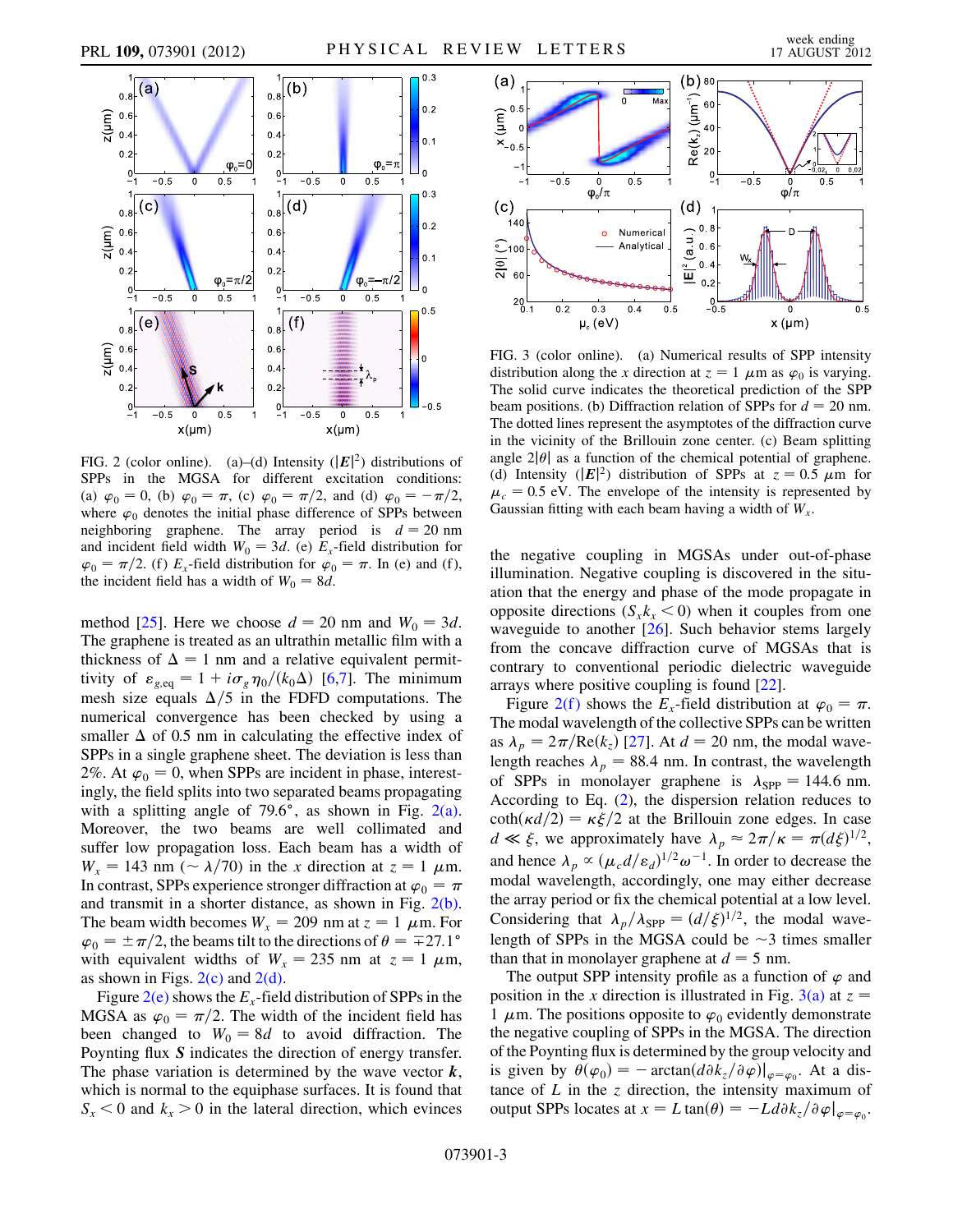<span id="page-3-0"></span>

FIG. 4 (color online). Influence of the wavelength, dielectric permittivity, and chemical potential on  $\xi$ . The solid curves labeled with numbers depict the contour lines of  $\xi$  on the  $\mu_c$ planes of  $\mu_c = 0.15 \text{ eV}$ , 0.3 eV, and 0.5 eV.

The analytical result is plotted with a solid curve in Fig.  $3(a)$ , which coincides fairly well with the numerical data. In the vicinity of the Brillouin zone center ( $|\varphi| \approx 0$ ), according to Eq. [\(2\)](#page-1-1), the diffraction relation  $k_z(\varphi)$  can be rewritten as

$$
k_z^2 - \frac{\varphi^2}{d(\xi - d)} = \varepsilon_d k_0^2.
$$
 (3)

When  $|\varphi| \gg \varphi_c$  (still around the Brillouin zone center) with  $\varphi_c = k_0 \left[ \varepsilon_d d(\xi - d) \right]^{1/2}$ , the diffraction curve could be approximately represented by  $k_z = [d(\xi - d)]^{-1/2}|\varphi|$ as depicted in Fig. [3\(b\)](#page-2-1). The linear dependence of  $k_z$  on  $|\varphi|$ indicates a diffraction-free propagation of SPPs around the Brillouin zone center except for a tiny nonlinear region  $|\varphi| < \varphi_c$  since  $\varphi_c/\pi = 0.0046$ , as shown in the inset of Fig. [3\(b\).](#page-2-1) Thus the uncertainty of Bloch momenta because of the limited width of input waves ( $W_0 = 3d$ ) could result in two main directions for SPP propagation. The diffraction angle of SPPs is given by  $\theta = \pm \arctan\left(\sqrt{\frac{d}{\xi - d}}\right)$ . The theoretically predicted angle of  $|\theta| = 41.2^{\circ}$  agrees well with the numerical value of 39.8°. As the optical properties of graphene can be modulated by external static electric or magnetic fields, the beam splitting angle of SPPs in MGSAs is able to be artificially controlled. We plot in Fig.  $3(c)$ the relationship of the splitting angle  $2|\theta|$  versus the chemical potential. It can be seen that the splitting angle decreases as the chemical potential increases. The prediction agrees well with the FDFD computations. At  $\mu_c = 0.1 \text{ eV}$ , a large splitting angle of  $120^\circ$  can be reached. For very small d, we have  $|\theta| \propto (d/\xi)^{1/2}$ . The splitting angle can also be enlarged by utilizing dielectric materials of higher permittivity since  $\xi$  is inversely proportional to  $\varepsilon_d$ . Figure [3\(d\)](#page-2-1) shows the intensity distribution across the MGSA at  $z =$ 0.5  $\mu$ m for  $\mu_c = 0.5$  eV by using FDFD computations. The splitting angle is obtained by Gaussian fitting of the output intensity at a distance of  $L = 0.5 \mu m$  in the z direction and  $|\theta| = \arctan[D/(2L)]$ , where D is the distance between the split beams. The fitted beam width  $W_x = 144$  nm.

In Fig. [4,](#page-3-0) we render the function  $\xi(\lambda, \varepsilon_d)$  on different planes with respect to  $\mu_c = 0.15 \text{ eV}, 0.3 \text{ eV}, \text{and } 0.5 \text{ eV}$ . On each  $\mu_c$  plane (vertical to the  $\mu_c$  axis),  $\xi$  increases as  $\lambda$ increases and  $\varepsilon_d$  decreases. As the chemical potential increases, the values of  $\xi$  undergo a blue shift. That means higher photon energy is able to yield strong coupling in MGSA composed of higher chemical potential graphene sheets. In practice, graphene is usually supported by dielectric materials such as silicon dioxide or boron nitride. For example, as  $\varepsilon_d = 4$  for silicon dioxide, in order to obtain strong coupling, the wavelength should be  $\lambda > 12.7 \mu m$  at  $d = 20$  nm and  $\mu_c = 0.15$  eV. Alternatively, we should increase the chemical potential to  $\mu_c > 0.23$  eV when the wavelength is fixed at  $\lambda = 10 \mu$ m.

It is worth comparing SPPs in metal thin layers with that in graphene. For a single layer of metal, there should be a symmetric mode (long range SPPs) and an antisymmetric mode (short range SPPs) as the metal thickness is very small [\[28](#page-4-27)[,29\]](#page-4-28). The symmetric mode has a much longer propagation length than SPPs in graphene [\[30\]](#page-4-29). Nevertheless, the antisymmetric mode is more like SPPs in graphene due to the tight confinement of field but with large propagation loss. Most of previous works [\[16–](#page-4-14)[18](#page-4-15)] on arrays of metal layers concerned the weak coupling of SPPs. As the metal thickness decreases, according to the diffraction relation [\[18\]](#page-4-15), similar phenomena such as beam splitting discovered in graphene may occur in arrays of metal layers in the nearinfrared range but only for the metals with a thickness of several nanometers that are nearly two-dimensional materials. Such thin metal films tend to be granularlike with discontinuities and significant roughness in the practical case [\[31,](#page-4-30)[32\]](#page-4-31). Moreover, the loss of near-infrared SPPs in arrays of metal layers such as silver thin films is much larger than that of far-infrared SPPs in MGSAs when both have the modal wavelength at the same level. The low loss and tunability render graphene arrays big advantages over the arrays of thin metal layers.

In conclusion, we have analyzed the coupling between SPPs in a discrete optical system made of MGSAs. New phenomena have been revealed analytically and demonstrated with full-vectorial numerical computations. Strong coupling between SPPs emerges when the graphene sheets are arranged tightly with a period smaller than a critical value. Within this regime and for out-of-phase illumination, these structures display negative coupling between the individual SPPs of each monolayer; i.e., the diffraction angle of the resulting beam is always opposite to its Bloch momentum. However, for in-phase illumination, the incident beam splits into two separate beams that display nearly diffraction-free propagation and low loss. The fascinating